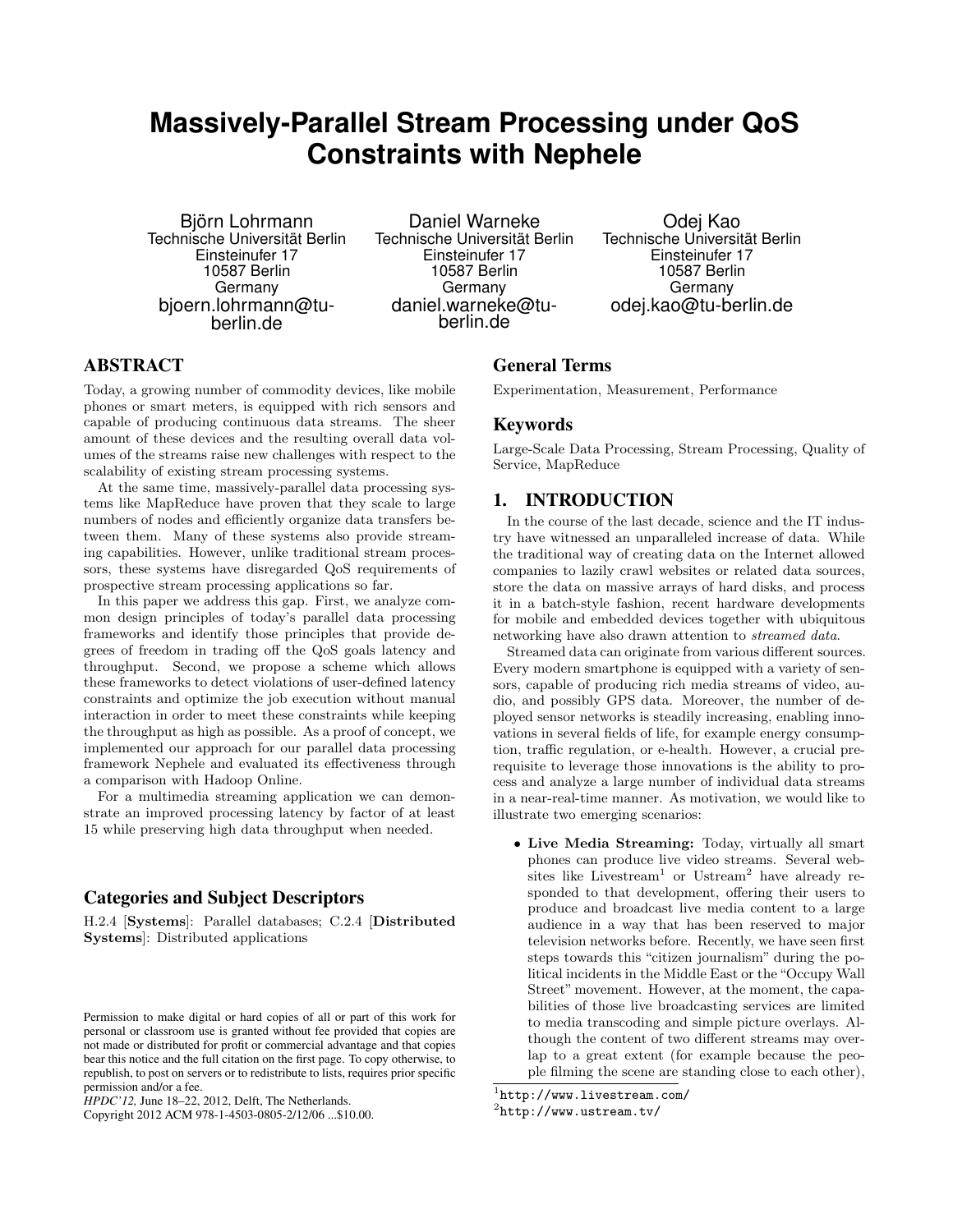they are currently processed completely independent of each other. In contrast to that, future services might also offer to automatically aggregate and relate streams from different sources, thereby creating a more complete picture and eventually better coverage for the viewers.

• Energy informatics: Smart meters are currently being deployed in growing numbers at consumer homes by power utilities. Smart meters are networked devices that monitor a household's power consumption and report it back to the power utility. On the utility's side, having such near-real-time data about power consumption is a key aspect of managing fluctuations in the power grid's load. Such fluctuations are introduced not only by consumers but also by the increasing, longterm integration of renewable energy sources. Data analytics applications that are hooked into the live meter data stream can be used for many operational aspects such as monitoring the grid infrastructure for equipment limits, initiating autonomous control actions to deal with component failures, voltage sags/spikes, and forecasting power usage. Especially in the case of autonomous control actions, the freshness of the data that is being acted upon is of paramount importance.

Opportunities to harvest the new data sources in the various domains are plentiful. However, the sheer amount of incoming data that must be processed online also raises scalability concerns with regard to existing solutions. As opposed to systems working with batch-style workloads, stream processing systems must often meet particular Quality of Service (QoS) goals, otherwise the quality of the processing output degrades or the output becomes worthless at all. Existing stream processors [1, 2] have put much emphasis on meeting provided QoS goals of applications, though often at the expense of scalability or a loss of generality [17].

In terms of scalability and programming generality, the predominant workhorses for data-intensive workloads at the moment are massively-parallel data processing frameworks like MapReduce [12] or Dryad [14]. By design, these systems scale to large numbers of compute nodes and are capable of efficiently transferring large amounts of data between them. Many of the newer systems [8, 11, 14, 16, 18] also allow to assemble complex parallel data flow graphs and to construct pipelines between the individual parts of the flow. Therefore, these systems generally are also suitable for streaming applications. However, so far they have concentrated on few streaming application, like online aggregation or "early out" computations [11], and have not considered QoS goals.

This paper attempts to bridge that gap. We have analyzed a series of open-source frameworks for parallel data processing and highlight common design principles they share to achieve scalability and high data throughput. We show how some aspects of these design principles can be used to trade off the QoS goals latency and throughput in a fine-grained per-task manner and propose a scheme to automatically do so during the job execution based on user-defined latency constraints. Starting from the assumption that high data throughput is desired, our scheme monitors potential latency constraint violations at runtime and can then gradually applies two techniques, adaptive output buffer sizing and dynamic task chaining, to met the constraints while maintaining high throughput as far as possible. As a proof of concept, we implemented the scheme for our data processing framework Nephele and evaluated their effectiveness through a comparison with Hadoop Online.

The rest of this paper is structured as follows: In Section 2 we examine the common design principles of today's massively-parallel data processing frameworks and discuss the implications of meeting the aforementioned QoS constraints. Section 3 presents our scheme to dynamically adapt to the user-defined latency constraints, whereas Section 4 contains an experimental evaluation. Section 5 provides a brief overview of current stream and parallel data processors. Finally, we conclude our paper in Section 6.

# 2. MASSIVELY-PARALLEL DATA PROCESS-ING AND STREAMED DATA

In recent years, a variety of frameworks for massivelyparallel data analysis has emerged [8, 11, 12, 14, 16, 18]. Many of them are open-source software. Having analyzed their internal structure, we found they often follow similar design principles to achieve scalability and high throughput.

This section highlights those principals and discuss their implications on stream processing under QoS constraints.

# 2.1 Design Principles of Parallel Data Processing Frameworks

Frameworks for parallel data processing typically follow a master-worker pattern. The master node receives jobs from the user, splits them into sets of individual tasks, and schedules those tasks to run on the available worker nodes.

The structure of those jobs can usually be described by a graph with vertices representing the job's individual tasks and the edges denoting communication channels between them. For example, from a high-level perspective, the graph representation of a typical MapReduce job would consist of a set of Map vertices connected via edges to a set of Reduce vertices. Some frameworks have generalized the MapReduce model to arbitrary directed acyclic graphs (DAGs) [8, 14, 18], some even allow graph structures containing loops [16].

However, independent of the concrete graph model used to describe jobs for the respective framework, the way both the vertices and edges translate to system resources at runtime is surprisingly similar among all of these systems.

Each task vertex of the overall job typically translates to either a separate process or a separate thread at runtime. Considering the large number of CPUs (or CPU cores) these frameworks must scale up to, this is a reasonable design decision. By assigning each task to a different thread/process, those tasks can be executed independently and utilize a separate CPU core. Moreover, it gives the underlying operating system various degrees of freedom in scheduling the tasks among the individual CPU cores. For example, if a task cannot fully utilize its assigned CPU resources or is waiting for an I/O operation to complete, the operating system can assign the idle CPU time to a different thread/process.

The communication model of massively-parallel data processing systems typically follows a producer-consumer pattern. Tasks can produce a sequence of data items which are then passed to and consumed by their successor tasks according to the edges of the job's graph representation. The way the data items are physically transported from one task to the other depends on the concrete framework. In the most lightweight case, two tasks are represented as two different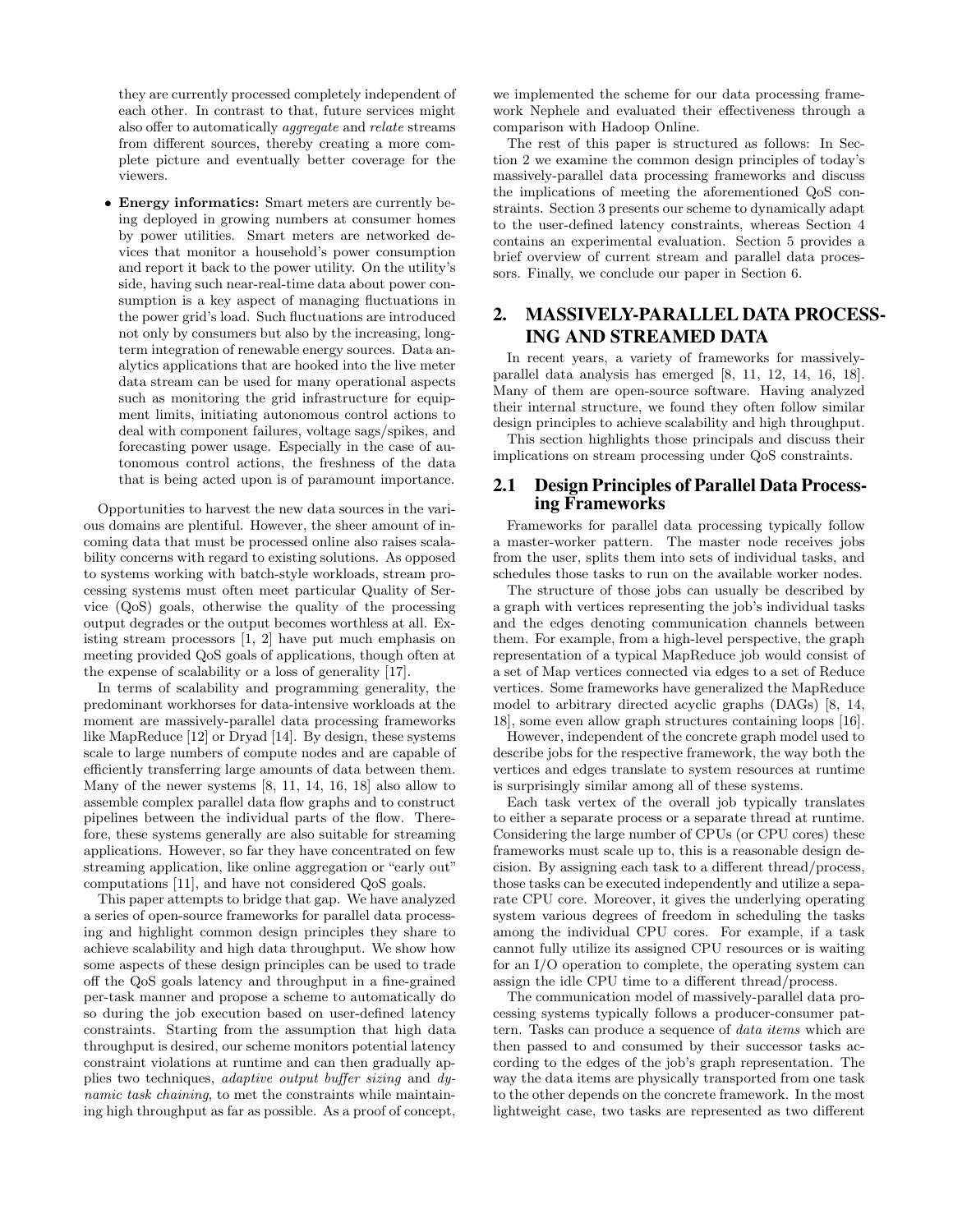

Figure 1: Typical processing pattern of frameworks for massively-parallel data analysis

threads running inside the same operating system process and can use shared memory to exchange data. If tasks are mapped to different processes, possibly running on different worker nodes, the data items are typically exchanged through files or a network connection.

However, since all of these frameworks have been designed for data-intensive workloads and hence strive for high data throughput, they attempt to minimize the transfer overhead per data item. As a result, these frameworks try to avoid shipping individual data items from one task to the other. As illustrated in Figure 1, the data items produced by a task are typically collected in a larger output buffer. Once its capacity limit has been reached, the entire buffer is shipped to the receiving task and in many cases placed in its input buffer queue, waiting to be consumed.

# 2.2 Implications for QoS-Constrained Streaming Applications

Having highlighted some basic design principles of today's parallel data processing frameworks, we now discuss which aspects of those principles provide degrees of freedom in trading off the different QoS goals latency and throughput.

#### *2.2.1 The Role of the Output Buffer*

As explained previously, most frameworks for parallel data processing introduce distinct output buffers to minimize the transfer overhead per data item and improve the data item throughput, i.e. the average number of items that can be shipped from one task to the other in a given time interval.

For the vast majority of data processing frameworks we have analyzed in the scope of our research, the output buffer size could be set on a system level, i.e. all jobs of the respective framework instance were forced to use the same output buffer sizes. Some frameworks also allowed to set the output buffer size per job, for example Apache Hadoop<sup>3</sup>. Typical sizes of these output buffers range from several MB to 4 or 8 KB, depending on the focus of the framework.

While output buffers play an important role in achieving high data throughput, they also make it hard to optimize jobs for current parallel data processors towards the QoS goal latency. Since an output buffer is typically not shipped until it has reached its capacity limit, the latency an individual data item experiences depends on the system load.

In order to illustrate this effect, we created a small sample job consisting of two tasks, a sender task and a receiver task. The sender created data items of 128 bytes length at a fixed rate *n* and wrote them to an output buffer of a fixed size. Once an output buffer had reached its capacity limit, it was sent to the receiver through a TCP connection. We ran the job several times. Between each run, we varied the output buffer size.

The results of this initial experiment are depicted in Figure 2. As illustrated in Figure  $2(a)$ , the average latency from the creation of a data item at the sender until its arrival at the receiver depends heavily on the creation rate and the size of the output buffer. With only one created data item per second and an output buffer size of 64 KB, it takes more than 222 seconds on an average before an item arrives at the receiver. At low data creation rates, the size of the output buffer has a significant effect on the latency. The more the data creation rate increases, the more the latency converges towards a lower bound. At a rate of  $10^8$  created items per second, we measured an average data item latency of approximately 50 milliseconds (ms), independent of the output buffer size.

As a baseline experiment, we also executed separate runs of the sample job which involved flushing incomplete output buffers. Flushing forced the system to transfer the output buffer to the receiver after each written data item. As a result, the average data item latency was uniformly 38 ms, independent of the data creation rate.

Figure 2(b) shows the effects of the different data creation rates and output buffer sizes on the throughput of the sample job. While the QoS objective latency suggests using small output buffers or even flushing incomplete buffers, these actions show a detrimental effect when high data throughput is desired. As depicted in Figure 2(b), the data item throughput that could be achieved grew with the size of the output buffer. With relatively big output buffers of 64 or 32 KB in size, we were able to fully saturate the 1 GBit/s network link between the sender and the receiver, given a sufficiently high data creation rate. However, the small output buffers failed to achieve a reasonable data item throughput. In the most extreme case, i.e. flushing the output buffer after every written data item, we were unable to attain a data item throughput of more than 10 MBit/s. The reason for this is the disproportionally high transfer overhead per data item (output buffer meta data, memory management, thread synchronization) that massively-parallel data processing frameworks in general are not designed for. Similar behavior is known from the TCP networking layer, where the Nagle algorithm can be deactivated (TCP NODELAY option) to improve connection latency.

 $^3$ http://hadoop.apache.org/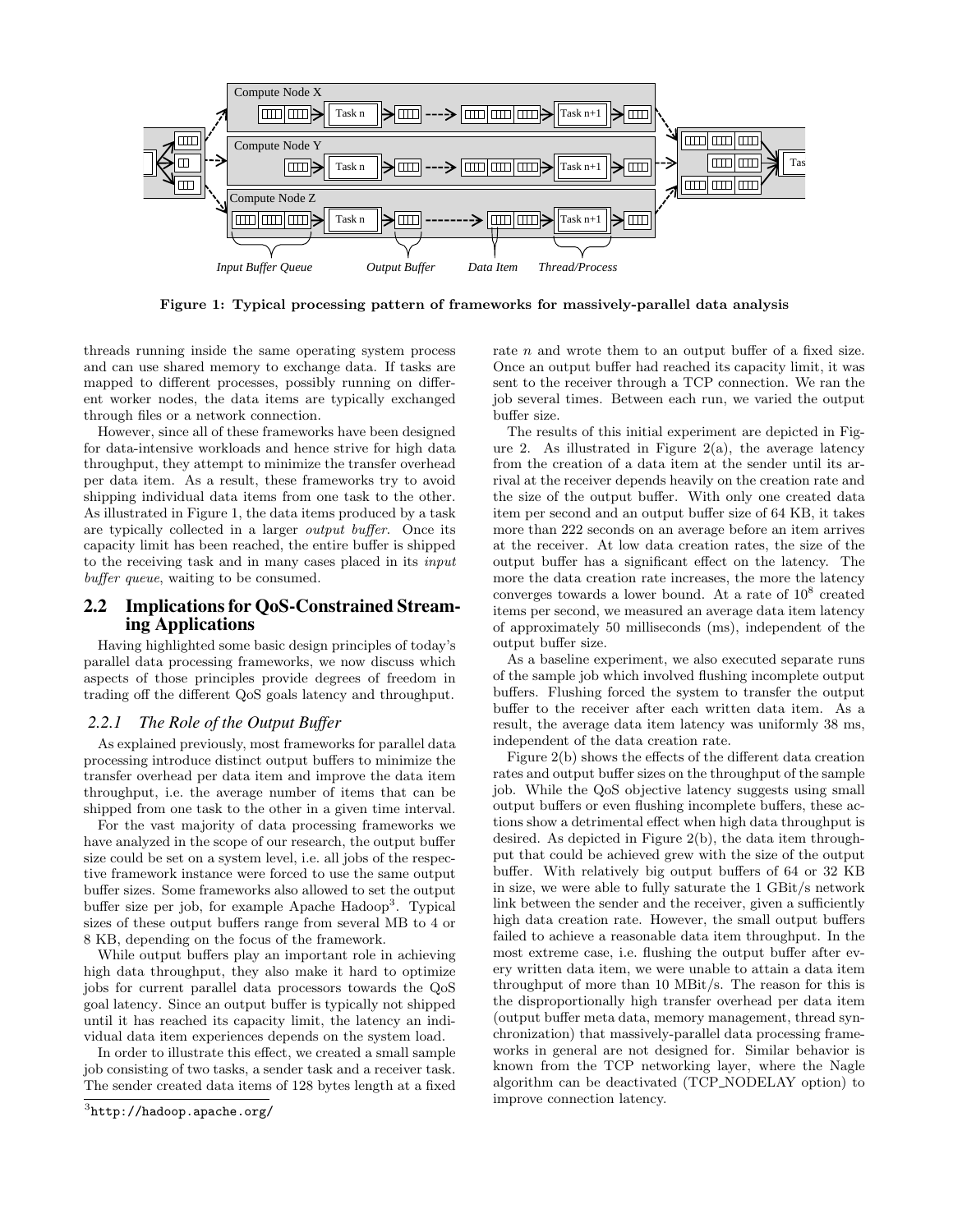

Figure 2: The effect of different output buffer sizes on data item latency and throughput

In sum, the sample job highlights an interesting tradeoff that exists in current data processing frameworks with respect to the output buffer size. While jobs with low latency demands benefit from small output buffers, the classic data-intensive workloads still require relatively large output buffers in order to achieve high data throughput. This tradeoff puts the user in charge of configuring a reasonable output buffer size for his job and assumes that (a) the used processing framework allows him to specify the output buffer size on a per-job basis, (b) he can estimate the expected load his job will experience, and (c) the expected load does not change over time. In practice, however, at least one of those three assumptions often does not hold. One might also argue that there is no single reasonable output buffer size for an entire job as the job consists of different tasks that produce varying data item sizes at varying rates, so that any chosen fixed output buffer size can only result in acceptable latencies for a fraction of the tasks but not for all of them.

#### *2.2.2 The Role of the Thread/Process Model*

Current frameworks for parallel data processing typically map different tasks to different operating system processes or at least different threads. While this facilitates natural scalability and load balancing between different CPUs or CPU cores, it also raises the communication overhead between tasks. In the most lightweight case, where different tasks are mapped to different threads within the same process and communication is performed via shared memory, the communication overhead typically only consists of thread synchronization, scheduling, and managing cache consistency issues. However, when the communicating tasks are mapped to different processes or even worker nodes, passing data items between them additionally involves serialization/deserialization and, depending on the way the data is physically exchanged, writing the serialized data to the network/file system and reading it back again.

Depending on the complexity of the tasks, the communication overhead can account for a significant fraction of the overall processing time. If the tasks themselves are lightweight, but the data items are rather large and complex to serialize/deserialize (as in case of a filter operation on a nested XML structure [4]), the overhead can limit the throughput and impose a considerable processing latency.



(b) Pipeline with task chaining

Figure 3: Different execution models with and without task chaining

As illustrated in Figure 3, a common approach to address this form of communication overhead is to chain lightweight tasks together and execute them in a single thread/process. The most popular example in the area of parallel data processing is probably the chained map functions from Apache Hadoop. However, a similar idea was also described earlier as rewriting a program to its "normal form" by Aldinucci and Danelutto [3] in the context of stream parallel skeletons.

Before starting a Hadoop job, a user can specify a series of map functions to be chained. Hadoop will then execute these functions in a single process. Chaining tasks often also eliminates the need for separate output buffers. For example, in case of Hadoop's chained map functions, the user code of the next map function in the processing chain can be directly invoked on the previous map function's output. Depending on the semantics of the concatenated tasks, chaining may also render the serialization/deserialization between tasks superfluous. If the chained tasks are stateless (as typically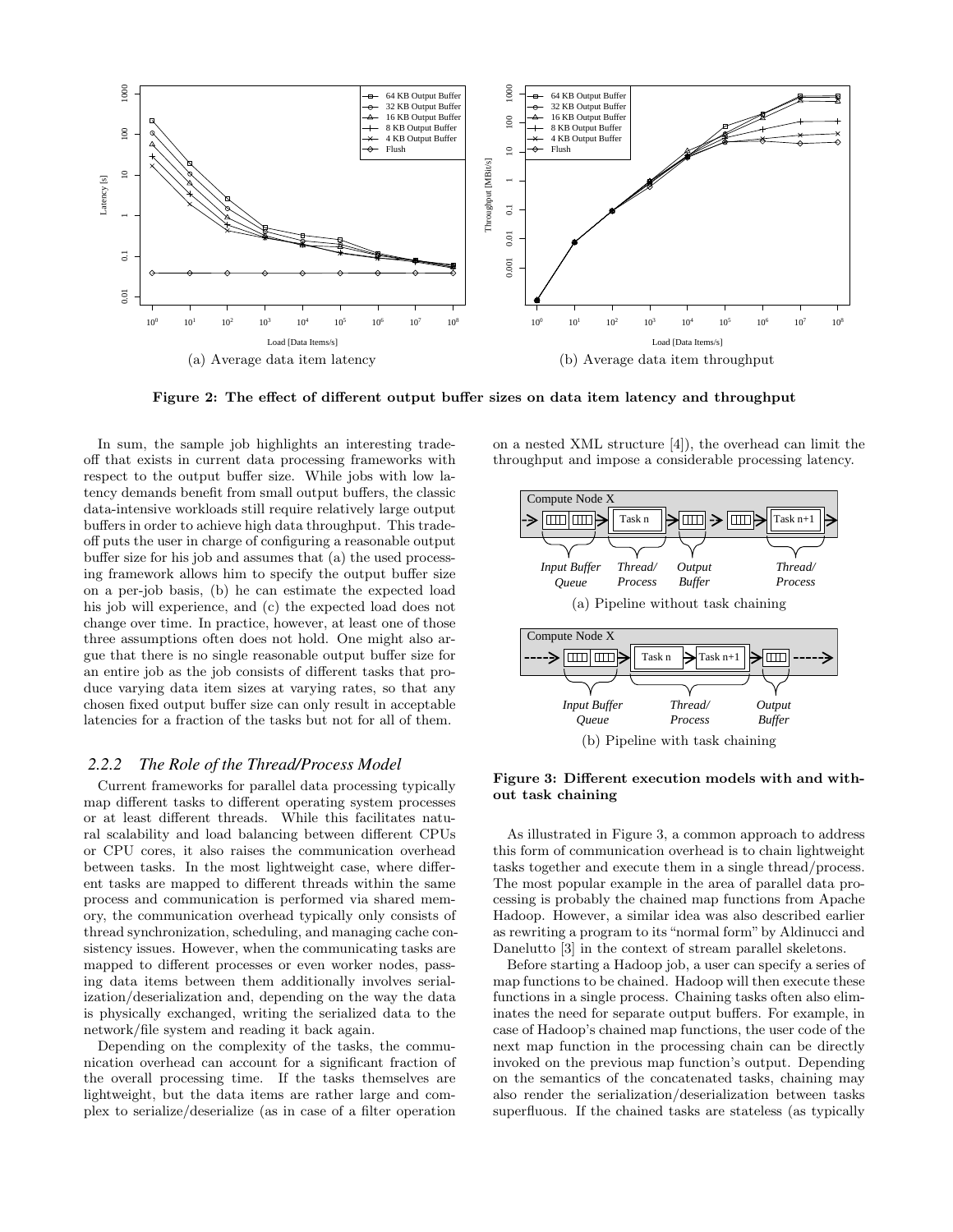expected from map functions in Hadoop), it is safe to pass the data items from one task to the other by reference.

With regard to stream processing, chaining tasks offers an interesting approach to reduce processing latency and increase throughput at the same time. However, similar to the output buffer size, there might also be an important trade-off, especially when the job's workload is unknown in advance or is likely to change over time.

In its current form, task chaining is performed at compile time, so once the job is running, all chained tasks are bound to a single execution thread. In situations with low load, this might be beneficial since communication overhead is decreased and potential throughput and latency goals can be met more easily. However, when the load increases in the course of the job processing, the static chaining prevents the underlying operating system from distributing the tasks across several CPU cores. As a result, task chaining can also be disadvantageous if (a) the complexity of the chained tasks is unknown in advance or (b) the workload the streaming job has to handle is unknown or changes over time.

# 3. AUTOMATIC QOS-OPTIMIZATION FOR STREAMING APPLICATIONS

Currently, it is the user of a particular framework who must estimate the effects of the configured buffer size and thread/process model on a a job's latency and throughput characteristics in a cumbersome and inaccurate manner.

In the following, we propose an extension to parallel data processing frameworks which spares the user this hassle. Starting from the assumption that high throughput continues to be the predominant QoS goal in parallel data processing, our extension lets users add latency constraints to their job specifications. Based on these constraints, it continuously monitors the job execution and detects violations of the provided latency constraints at runtime. Our extension can then selectively trade high data throughput for a lower processing latency using two distinct strategies, adaptive output buffer sizing and dynamic task chaining.

As a proof of concept, we implemented this extension as part of our massively-parallel data processing framework Nephele [18] which runs data analysis jobs based on DAGs. However, based on the common principles identified in the previous section, we argue that similar strategies are applicable to other frameworks as well.

# 3.1 Specifying Latency Constraints

For the remainder of the paper, we will assume a DAG  $G = (V_G, E_G)$  as the underlying structure of a job. At runtime each vertex  $v \in V_G$  is a a task containing user code. The directed edge  $e = (v_1, v_2) \in E_G$  is a channel along which the task  $v_1$  can send data items of arbitrary size to task  $v_2$ .

In order to specify latency constraints, a user must be aware how much latency his application can tolerate in order to still be useful. With his knowledge from the application domain a user should then identify latency critical sequences of tasks and channels within the DAG for which he can express required upper latency bounds in the form of constraints. These constraints are part of the job description and provide information to the framework about where optimizations are necessary.

In the following, we will formally distinguish between task,

channel, and sequence latency, based on which latency constraints can then be expressed.

#### *3.1.1 Task Latency*

Given a task  $v_i$ , an incoming channel  $e_{in} = (v_x, v_i)$  and an outgoing channel  $e_{out} = (v_i, v_y)$ , we shall define the task latency  $tl(d, v_i, v_x \rightarrow v_y)$  as the time difference between a data item  $d$  entering the user code of  $v_i$  via the channel  $e_{in}$  and the next data item exiting the user code via  $e_{out}$ .

This definition has several implications. First, task latency is undefined on source and sink tasks as these task types lack incoming and, respectively, outgoing channels. Task latencies can be infinite if the task never emits for certain in/out channel combinations. Moreover, task latency can vary significantly between subsequent items, for example, if the task reads two items but emits only one item after it has read the last one of the two. In this case the first item will have experienced a higher task latency than the second one.

## *3.1.2 Channel Latency*

Given two tasks  $v_i, v_j \in V$  connected via channel  $e =$  $(v_i, v_j) \in E_G$ , we define the *channel latency*  $cl(d, e)$  as the time difference between the data item d exiting the user code of  $v_i$  and entering the user code of  $v_i$ . The channel latency may also vary significantly between data items on the same channel due to differences in item size, output buffer utilization, network congestion, and the length of the input queues that need to be transited on the way to the receiving task.

#### *3.1.3 Sequence Latency*

Sequences are series of of connected tasks and channels and thus should be used to identify the parts of the DAG for which the application has latency requirements. Let us assume a sequence  $S = (s_1, \ldots, s_n), n \geq 1$  of connected tasks and channels. The first element of the sequence is allowed to be either a task or a channel. For example, if  $s_2$ is a task, then  $s_1$  needs to be an incoming and  $s_3$  an outgoing channel of the task. If a data item  $d$  enters the sequence  $S$ , we can define the *sequence latency*  $sl(d, S)$  that the item d experiences as  $sl^*(d, S, 1)$  where

$$
sl^*(d, S, i) = \begin{cases} l(d, s_i) + sl^*(s_i(d), S, i + 1) & \text{if } i < n \\ l(d, s_i) & \text{if } i = n \end{cases}
$$

If  $s_i$  is a task, then  $l(d, s_i)$  is equal to the task latency  $tl(d, s_i, v_x \rightarrow v_y)$  and  $s_i(d)$  is the next data item produced by  $s_i$  to be shipped via the channel  $(s_i, v_y)$ . If  $s_i$  is a channel, then  $l(d, s_i)$  is the channel latency  $cl(d, s_i)$  and  $s_i(d) = d$ .

#### *3.1.4 Latency Constraints*

When the user has identified latency critical sequences within the DAG, he can then express the maximum tolerable latency on these sequences as a set of latency constraints  $C = \{c_1, \ldots, c_n\}$  to be attached to the job description. Each constraint  $c_i = (S_i, l_{S_i}, t)$  defines a desired upper latency limit  $l_{S_i}$  for the arithmetic mean of the sequence latency  $sl(d, S_i)$  over all the data items  $d \in D_t$  that enter the sequence  $S_i$  during any time span of t time units:

$$
\frac{\sum_{d \in D_t} sl(d, S_i)}{|D_t|} \le l_{S_i}
$$
\n(1)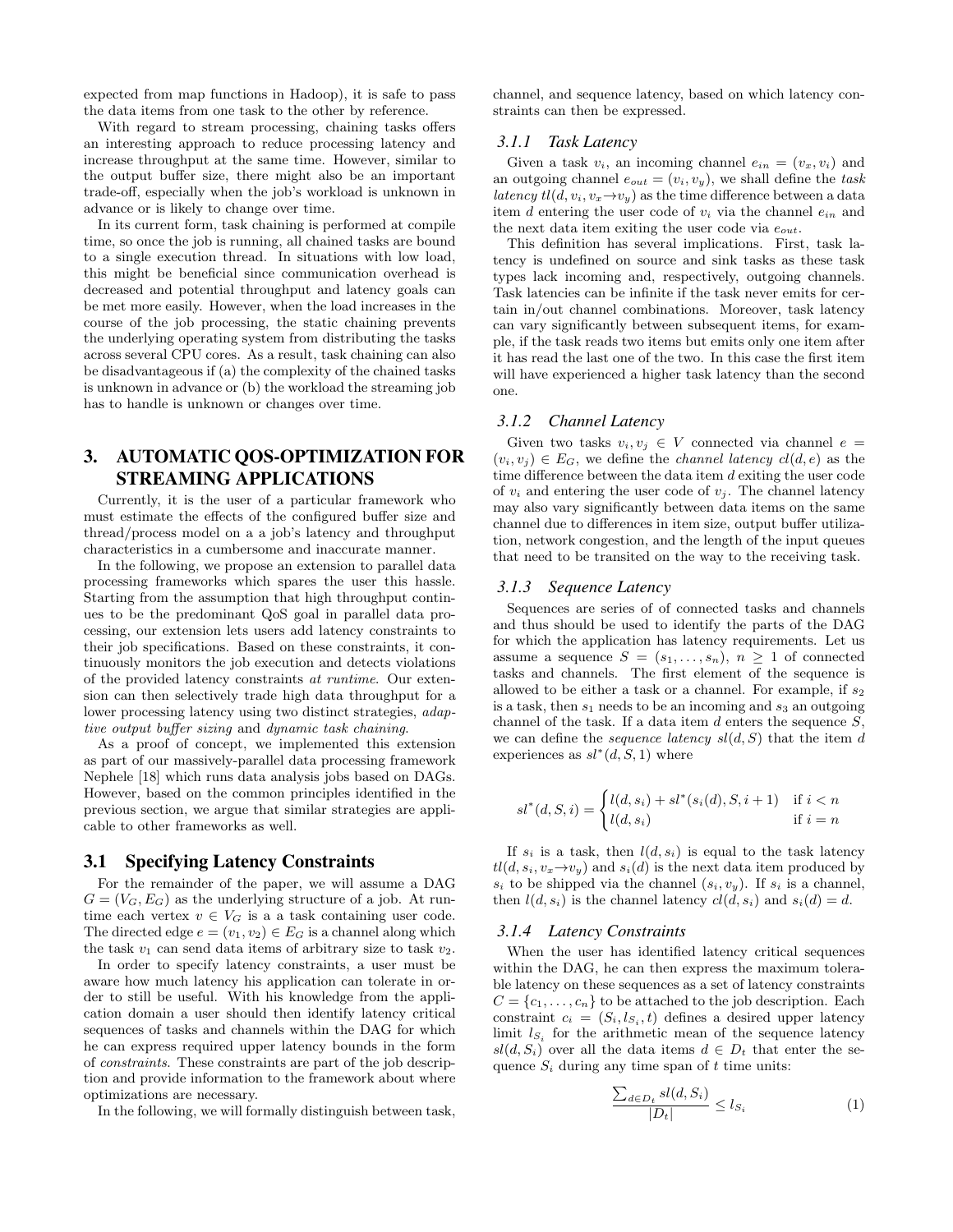Note that such a constraint does not specify a hard upper latency bound for each single data item but only a "statistical" upper bound over the items running through the workflow during the given time span. While hard upper bounds may be desirable, we doubt that meaningful hard upper bounds can be achieved in most real-world setups of massively-parallel data processing frameworks.

## 3.2 Measuring Workflow Latency

In order to make informed decisions where to apply optimizations to a running workflow we designed and implemented means of sampling and estimating the latency of a sequence. The master node that has global knowledge about the defined latency constraints will instruct the worker nodes about where they have to perform latency measurements. For the elements (task or channel) of each constrained sequence, latencies will be measured on the respective worker node once during a configured time interval, the measurement interval. This scheme can quickly produce high numbers of measurements with rising numbers of tasks and channels. For this reason we locally preaggregate measurement data on the worker nodes and ship one message once every measurement interval from the workers to the master. Each message contains the following data:

- 1. An estimation of the average channel latency for each locally incoming channel (i.e. it is an incoming channel on the worker node) of the constrained sequences. The average latency of a channel is estimated using tagged data items. A tag is a small piece of data that contains a creation timestamp and a channel identifier and it is added when a data item exits the user code of the channel's sender task and is evaluated just before the data item enters the user code of the channel's receiver task. The receiving worker node will then add the measured latency to its aggregated measurement data. The tagging frequency is chosen in such a way that we have one tagged data item during each measurement interval if there are any data flowing through the channel. If the sending and receiving tasks are executed on different worker nodes, clock synchronization is required.
- 2. The average output buffer lifetime for each channel of the constrained sequences, which is the average time it took for output buffers to be filled. If no output buffer was filled on the channel during the measurement interval, this is indicated as such in the message.
- 3. An estimation of the average task latency for each task of the constrained sequences. Task latencies are measured in an analogous way to channels, but here we do not require tags. Once every measurement interval, a task will note the difference in system time between a data item entering the user code and the next data item leaving it on the channels specified in the constrained sequences. Again, the measurement frequency is chosen in a way that we have one latency measurement during each measurement interval if there are any data flowing through the channel.

Let us assume a constrained sequence  $S = (e_1, v_1, e_2)$ . Tags will be added to the data items entering channel  $e_1$ once every measurement interval. Just before a tagged data item enters the user code of  $v_1$ , the tag is removed from the data item and the difference between the tag's timestamp and the current system time is added to the locally aggregated measurement data. Let us assume a latency measurement is required for the task  $v_1$  as well. In this case, just before handing the data item to the task, the current system time is stored in the task environment. The next time the task outputs a data item to be sent to  $e_2$  the difference between the current system time and the stored timestamp is again added to the locally aggregated measurement data. Before handing the produced data item to the channel  $e_2$ , the worker node may choose to tag it, depending on whether we still need a latency measurement for this channel. Once every measurement interval the worker nodes flush their aggregated measurement data to the master node.

The master node stores the measurement data it receives from the worker nodes. For each constraint  $(S_i, l_{S_i}, t) \in C$ , it will keep all latency measurement data concerning the elements of  $S_i$  that are fresher than t time units and discard all older measurement data. Then, for each element of  $S_i$ , it will compute a running average over the measurement values and add the results up to an estimation of the left side of Equation 1. The accuracy of this estimation depends mainly on the chosen measurement interval.

The aforementioned output buffer lifetime measurements are subjected to the same running average procedure. To the running average of the output buffer lifetime of channel e over the past t time units we shall refer as  $oblt(e, t)$ . Note that the time individual data items spend in output buffers is already contained in the channel latencies, hence we do not need the output buffer lifetime to estimate sequence latencies. It does however play the role of an indicator, when trying to locate channels where the output buffer sizes can be optimized (see Section 3.3).

The measurement overhead is quite low as only one message from each of the workers to the master is required during a measurement interval. Even for large numbers of nodes, the collected data can be easily held in main memory by the master node. If necessary, the number of messages can be reduced by increasing the measurement interval.

# 3.3 Reacting to Latency Constraint Violations

Based on the measurement data as described in Section 3.2, the master node can identify those sequences of the DAG that violate their constraint and initiate countermeasures to improve latency. It will apply countermeasures until the constraint has been met or the necessary preconditions for applying countermeasures are not met anymore. In this case it will report the failed optimization attempt to the user who then has to either change the job or revise the constraints.

Given a DAG  $G = (V_G, E_G)$ , a sequence  $S = (s_1, \ldots, s_n)$ , and a violated latency constraint  $(S, l<sub>S</sub>, t)$ , the master node attempts to eliminate the effect of improperly sized output buffers by adjusting the buffer sizes for each channel in S individually and apply dynamic task chaining to reduce latencies further. Buffer size adjustment is an iterative process which may increase or decrease buffer sizes at multiple channels, depending on the measured latencies. Note that after each run of the buffer adjustment procedure the master node waits until all latency measurement values based on the old buffer sizes have been flushed out. The conditions and procedures for changing buffer sizes and dynamic task chaining are outlined in the following sections.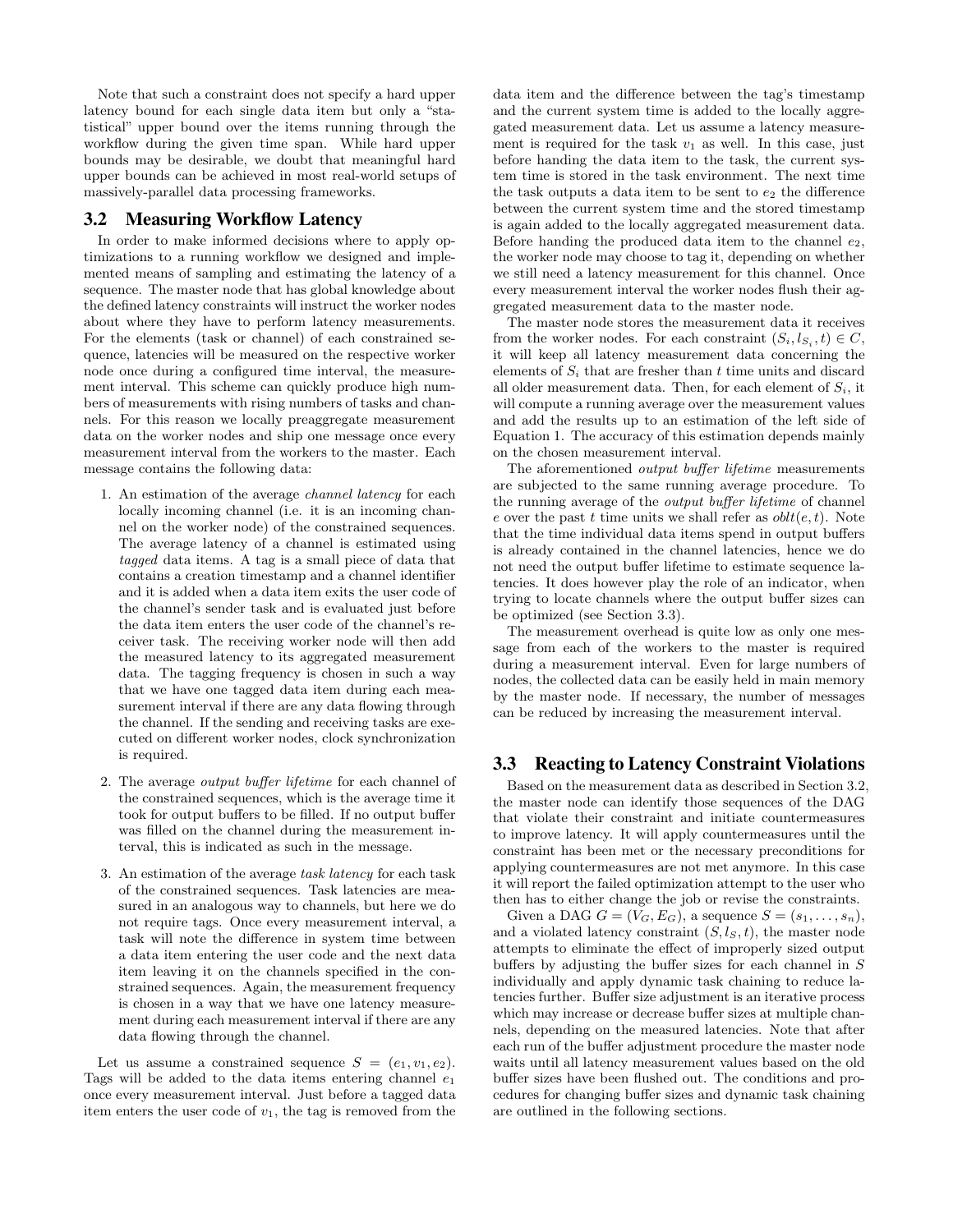#### *3.3.1 Adaptive Output Buffer Sizing*

For each channel  $e$  in  $S$  the master node compares the average *output buffer latency*  $obl(e, t)$  that data items on this channel experience to the running average of the channel latency. The average output buffer latency of a data item is estimated as  $obl(e, t) = \frac{oblt(e, t)}{2}$ , where  $oblt(e, t)$  is the run- $\text{Sumated as } \omega_i(t, t) = \frac{2}{2}$ , where  $\omega_i(t, t)$  is the run-<br>ning average of the output buffer lifetime (see Section 3.2). If  $obl(e, t)$  supersedes both a certain minimum threshold (for example 5 ms) and the task latency of the channel's source task, the master node sets the new output buffer size  $obs^*(e)$ to

$$
obs^*(e) = max(\epsilon, obs(e) \times r^{obl(e, t)})
$$
\n(2)

where  $\epsilon > 0$  is an absolute lower limit on the buffer size,  $obs(e)$  is the current output buffer size, and  $0 < r < 1$ . We chose  $r = 0.98$  and  $\epsilon = 200$  bytes as a default. This approach might reduce the output buffer size so much that most records do not fit inside the output buffer anymore, which is detrimental to both throughput and latency. Hence, if  $obl(e) \approx 0$ , we will increase the output buffer size to

$$
obs^*(e) = min(\omega, s \times obs(e))
$$
 (3)

where  $\omega > 0$  is an upper bound for the buffer size and  $s > 1$ . For our prototype we chose  $s = 1.1$ .

# *3.3.2 Dynamic Task Chaining*

Task chaining pulls certain tasks into the same thread, thus eliminating the need for queues and handing over data items between these tasks. In order to be able to chain a series of tasks  $v_1, \ldots, v_n$  within the constrained sequence S they need to fulfill the following conditions:

- They all run as separate threads with the same process on the worker node, which excludes any already chained tasks.
- The sum of the CPU utilizations of the task threads is lower than the capacity of one CPU core or a fraction thereof, for example 90% of a core. How such profiling information can be obtained has been described in [7].
- They form a path through the DAG, i.e. each pair  $v_i, v_{i+1} \in V_G$  is connected by a channel  $e = (v_i, v_{i+1}) \in$  $E_G$  in the DAG.
- None of the tasks has more than one incoming and more than one outgoing channel, with the exception of the first task  $v_1$  which is allowed to have multiple incoming channels and the last task  $v_n$  which is allowed to have multiple outgoing channels.

The master node looks for the longest chainable series of tasks within the sequence. If it finds one, it instructs the worker node to chain the respective tasks. When chaining a series of tasks the worker node needs to take care of the input queues between them. There are two principal ways of doing this. The first one is to simply drop the existing input queues between these tasks. Whether this is acceptable or not depends on the nature of the workflow, for example in a video stream scenario it is usually acceptable to drop some frames. The second one is to halt the first task  $v_1$  in the series and wait until the input queues between all of the subsequent tasks  $v_2, \ldots, v_n$  in the chain have been drained.

This will temporarily increase the latency due to a growing input queue of  $v_1$  that needs to be reduced after the chain has been established.

### 3.4 Relation to Fault Tolerance

In large clusters of compute nodes, individual nodes are likely to fail [12]. Therefore, it is important to point out how our proposed techniques to trade off high throughput against low latency at runtime affect the fault tolerance capabilities of current parallel data processing frameworks.

As these data processors mostly execute arbitrary blackbox user code, currently the predominant approach to guard against execution failures is referred to as log-based rollbackrecovery in literature [13]. Besides sending the output buffers with the individual data items from the producing to the consuming task, the parallel processing frameworks additionally materialize these output buffers to a (distributed) file system. As a result, if a task or an entire worker node crashes, the data can be re-read from the file system and fed back into the re-started tasks. The fault tolerance in Nephele is also realized that way.

Our two proposed optimizations affect this type of fault tolerance mechanism in different ways: Our first approach, the adaptive output buffer sizing, is completely transparent to a possible data materialization because it does not change the framework's internal processing chain for output buffers but simply the size of these buffers. Therefore, if the parallel processing framework wrote output buffers to disk before the application of our optimization, it will continue to do so even if adaptive output buffer sizing is in operation.

For our second optimization, the dynamic task chaining, the situation is different. With dynamic task chaining activated, the data items passed from one task to the other no longer flow through the framework's internal processing chain. Instead, the task chaining deliberately bypasses this processing chain to avoid serialization/deserialization overhead and reduce latency. Possible materialization points may therefore be incomplete and useless for a recovery.

We addressed this problem by introducing an additional annotation to the Nephele job description which prevents our system from applying dynamic task chaining on particular parts of the DAG. This way our streaming extension might lose one option to respond to violations of a provided latency goal, however, we are able to guarantee that Nephele's fault tolerance capabilities remain fully intact.

# 4. EVALUATION

Having presented both the adaptive output buffer sizing and the dynamic task chaining for Nephele, we will now evaluate their impact based on an example job. To put the measured data into perspective, we also implemented the example job for another parallel data processing framework with streaming capabilities, namely Hadoop Online<sup>4</sup>.

We chose Hadoop Online as a baseline for comparison for three reasons: First, Hadoop Online is open-source software and was thus available for evaluation. Second, among all large-scale data processing frameworks with streaming capabilities, we think Hadoop Online currently enjoys the most popularity in the scientific community, which also makes it an interesting subject for comparison. Finally, in their research paper, the authors describe the continuous query

 $^4$ http://code.google.com/p/hop/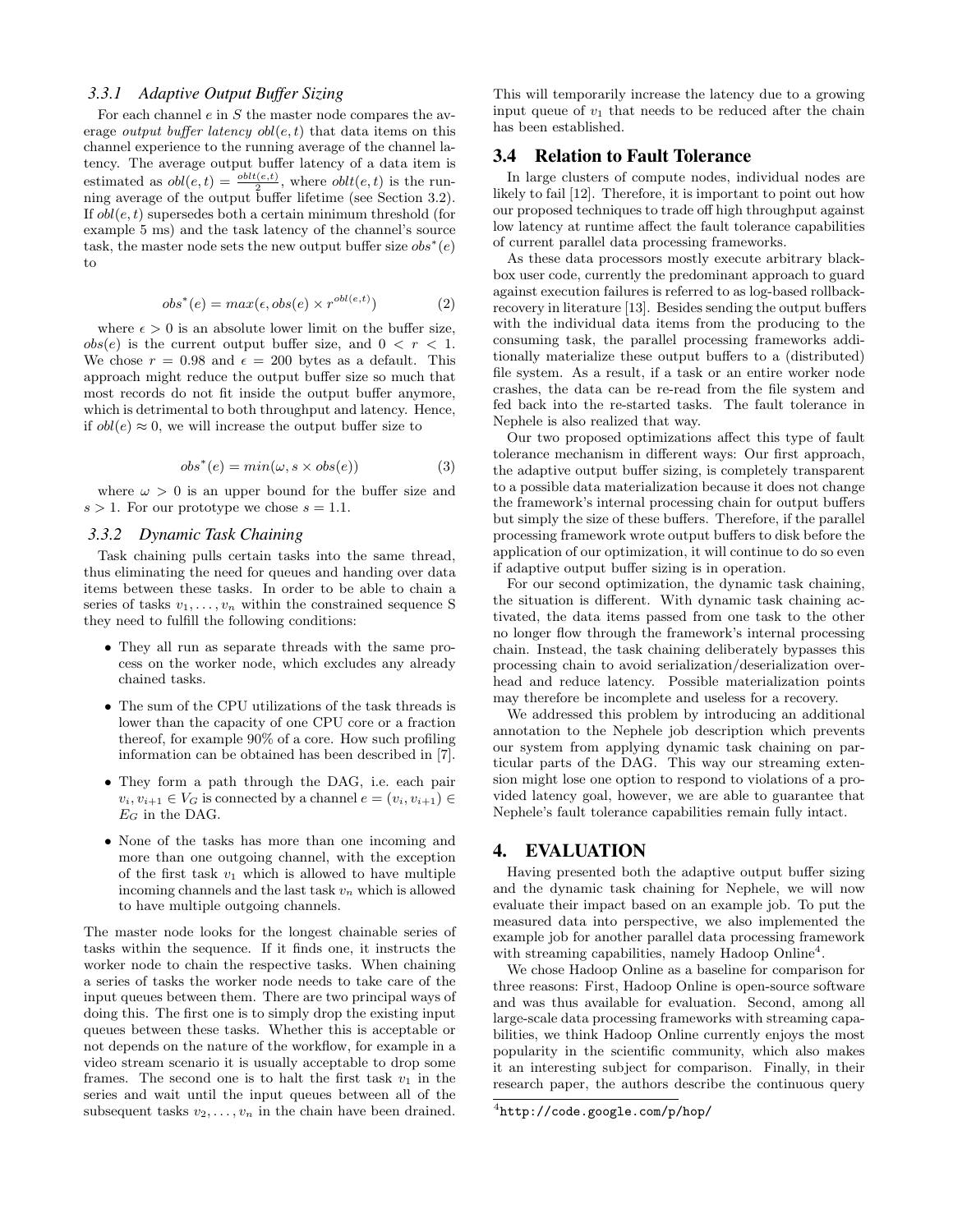

Figure 4: Structure of the Nephele job

feature of their system to allow for near-real-time analysis of data streams [11]. However, they do not provide any numbers on the actually achievable processing latency. Our experiments therefore also shed light on this question.

# 4.1 Job Description

The job we use for the evaluation is motivated by the "citizen journalism" use case described in the introduction. We consider a web platform which offers its users to broadcast incoming video streams to a larger audience. However, instead of simple video transcoding which is done by existing video streaming platforms, our system additionally groups related video streams, merges them to a single stream, and augments the stream with additional information, such as Twitter feeds or other social network content. The idea is to provide the audience of the merged stream with a broader view of a situation by automatically aggregating related information from various sources.

In the following we will describe the structure of the job, first for Nephele and afterwards for Hadoop Online.

#### *4.1.1 Structure of the Nephele Job*

Figure 4 depicts the structure of the Nephele evaluation job. The job consists of six distinct types of tasks. Each type of task is executed with a degree of parallelism of m, spread evenly across *n* compute nodes.

The first tasks are of type Partitioner. Each Partitioner task acts as a TCP/IP server for incoming video feeds, receives H.264 encoded video streams, assigns them to a group of streams and forwards the video stream data to the Decoder task responsible for streams of the assigned group. In the context of this evaluation job, we group video streams by a simple attribute which we expect to be attached to the stream as meta data, such as GPS coordinates. More sophisticated approaches to detect video stream correlations are possible but beyond the scope of our evaluation.



Figure 5: Structure of the Hadoop Online job

The Decoder tasks are in charge of decompressing the encoded video packets into distinct frames which can then be manipulated later in the workflow. For the decoding process, we rely on the xuggle library<sup>5</sup>.

Following the Decoder, the next type of tasks in the processing pipeline are the Merger tasks. Merger tasks consume frames from grouped video streams and merge the respective set of frames to a single output frame. In our implementation the merge step simply consists of tiling the individual input frames in the output frame.

After having merged the grouped input frames, the Merger tasks send their output frames to the next task type in the pipeline, the Overlay tasks. An Overlay task augments the merged frames with information from additional related sources. For the evaluation, we designed each *Overlay* task to draw a marquee of Twitter feeds inside the video stream, which are picked based on locations close to the GPS coordinates attached to the video stream.

The output frames of the *Overlay* tasks are encoded back into the H.264 format by a set of Encoder tasks and then passed on to tasks of type RTP Server. These tasks represent the sink of the streams in our workflow. Each task of this type passes the incoming video streams on to an RTP server which then offers the video to an interested audience.

#### *4.1.2 Structure of the Hadoop Online Job*

For Hadoop Online, the example job exhibits a similar structure as for Nephele, however, the six distinct tasks have been distributed among the map and reduce functions of two individual MapReduce jobs. During the experiments on Hadoop Online, we executed the exact same task code as for Nephele apart from some additional wrapper classes we had to write in order to achieve interface compatibility.

As illustrated in Figure 5 we inserted the initial Partitioner task into the map function of the first MapRe-

<sup>5</sup> http://www.xuggle.com/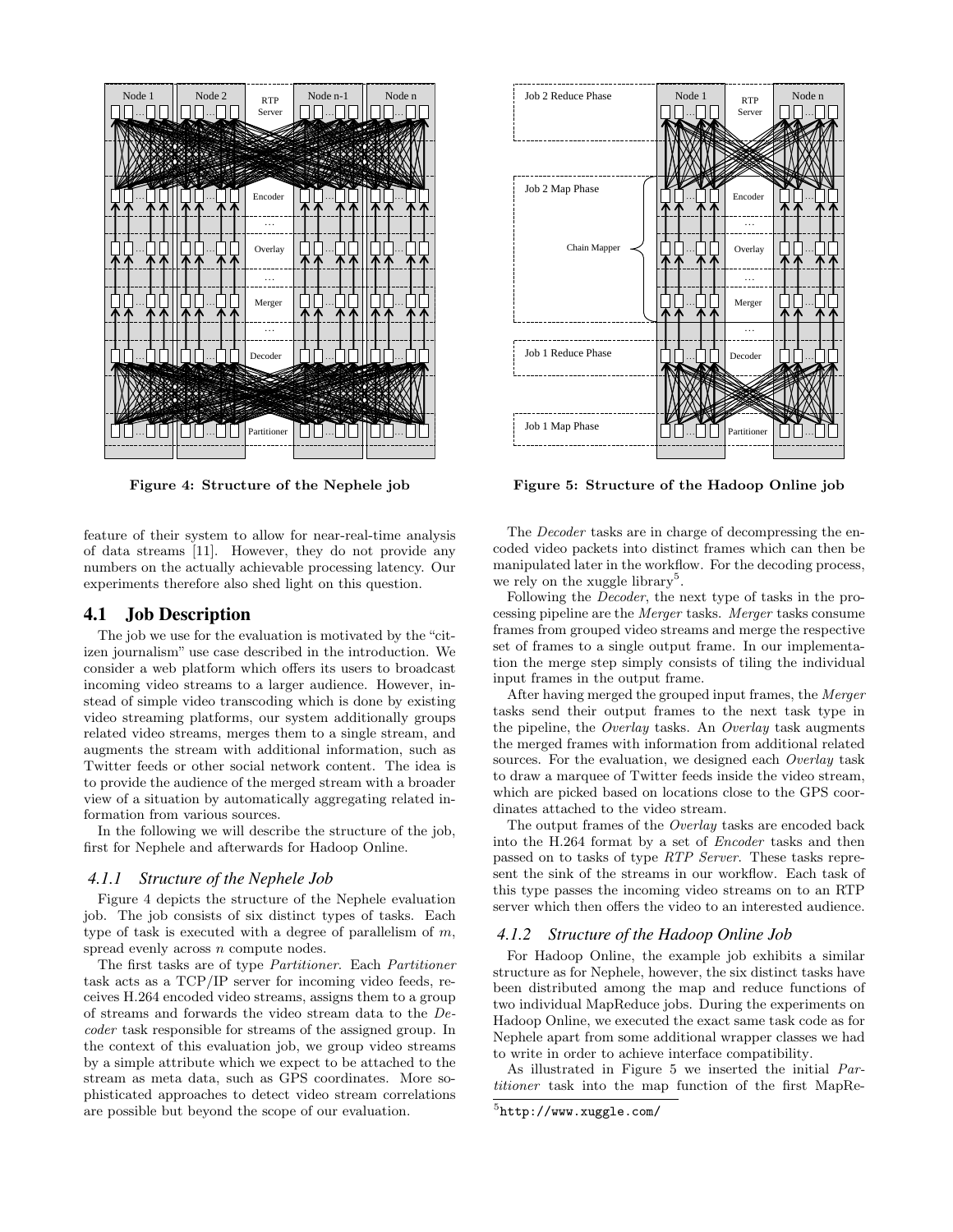duce job. Following the continuous query example from the Hadoop Online website, the task basically "hijacks" the map slot with an infinite loop and waits for incoming H.264 encoded video streams. Upon the reception of the stream packet, the packet is put out with a new key, such that all video streams within the same group will arrive at the same parallel instance of the reducer. The reducer function then accommodates the previously described Decoder task. As in the Nephele job, the Decoder task decompresses the encoded video packets into individual frames.

The second MapReduce job starts with the three tasks Merger, Overlay, and Encoder in the map phase. Following our experiences with the computational complexity of these tasks from our initial Nephele experiments, we decided to use a Hadoop chain mapper and execute all of these three tasks consecutively within a single map process. Finally, in the reduce phase of the second MapReduce job, we placed the task RTP Server. The RTP Server tasks again represented the sink of our data streams.

In comparison to the classic Hadoop, the evaluation job exploits two distinct features of the Hadoop Online prototype, i.e. the support for continuous queries and the ability to express dependencies between different MapReduce jobs. The continuous query feature allows to stream data from the mapper directly to the reducer. The reducer then runs a moving window over the received data. We set the window size to 100 ms during the experiments. For smaller window sizes, we experienced no significant effect on the latency.

#### 4.2 Experimental Setup

We executed our evaluation job on a cluster of  $n = 10$ commodity servers. Each server was equipped with two Intel Xeon E5430 2.66 GHz CPUs (four cores per CPU) and 32 GB RAM. The nodes were connected via regular Gigabit Ethernet links and ran Linux (kernel version 2.6.39). Each node ran a KVM virtual machine with eight cores. Inside the virtual machines we used Linux (kernel version 2.6.38) and Java 1.6.0.26 to run Nephele's worker component. Additionally, each virtual machine launched a Network Time Protocol (NTP) daemon to maintain clock synchronization among the workers. During the entire experiment, the measured clock skew was below 2 ms among the machines.

Each worker node ran eight tasks of type Decoder, Merger, *Overlay* and *RTP Server*, respectively. The number of incoming video streams was fixed for each experiment and they were evenly distributed over the Partitioner tasks. We always grouped and subsequently merged four streams into one aggregated video stream. Each video stream had a resolution of  $320 \times 240$  pixels and was H.264 encoded. The initial output buffer size was 32 KB. Unless noted otherwise, all tasks had a degree of parallelism of  $m = 80$ .

Those experiments that were conducted on Nephele with latency constraints in place, specified one constraint  $c =$  $(S, l, t)$  for each possible sequence

$$
S = (e_1, v_D, e_2, v_M, e_3, v_O, e_4, v_E, e_5)
$$
\n<sup>(4)</sup>

where  $v_D, v_M, v_O, v_E$  are tasks of type *Decoder*, *Merger*, Overlay and Encoder respectively. All constraints specified the same upper latency bound  $l = 300$  ms over the data items within the past  $t = 5$  seconds. The measurement interval on the worker nodes was set to 1 second so that the running averages on the master node were computed over sets of five measurement values. Due to their regular nature,



Figure 6: Latency w/o optimizations (320 video streams, degree of parallelism  $m = 80$ , 32 KB fixed output buffer size)

the resulting  $80<sup>4</sup>$  constraints could be efficiently represented and managed using framework data structures.

#### 4.3 Experimental Results

We evaluated our approach on the Nephele framework with the job described in Section 4.1.1 in three scenarios which are (1) without any kind of latency optimizations (2) with adaptive output buffer sizing and (3) with adaptive output buffer sizing as well as dynamic task chaining. As a baseline for comparison with other frameworks we evaluated the Hadoop Online Job described in Section 4.1.2 on the same testbed.

#### *4.3.1 Latency without Optimizations*

First, we ran the Nephele job with constraints in place but prevented the master node from applying any optimizations. Figure 6 summarizes the measurement data received by the master. As described in Section 3.2, the master node maintains running averages of the measured latencies of each task and channel. Each sub-bar displays the arithmetic mean over the running averages for tasks/channels of the same type. For the plot, each channel latency is split up into mean output buffer latency (dark gray) and mean transport latency (light gray), which is the remainder of the channel latency after subtracting output buffer latency. Hence, the total height of each bar is the sum of the arithmetic means of all task/channel latencies and gives an impression of the current overall workflow latency. The solid and dot-dashed lines provide information about the distribution of measured sequence latencies (min, max, and median).

The total workflow latency fluctuated between 3.5 and 7.5 seconds. The figure clearly shows that output buffer and channel latencies massively dominated the total workflow latency, so much in fact that most task latencies are hardly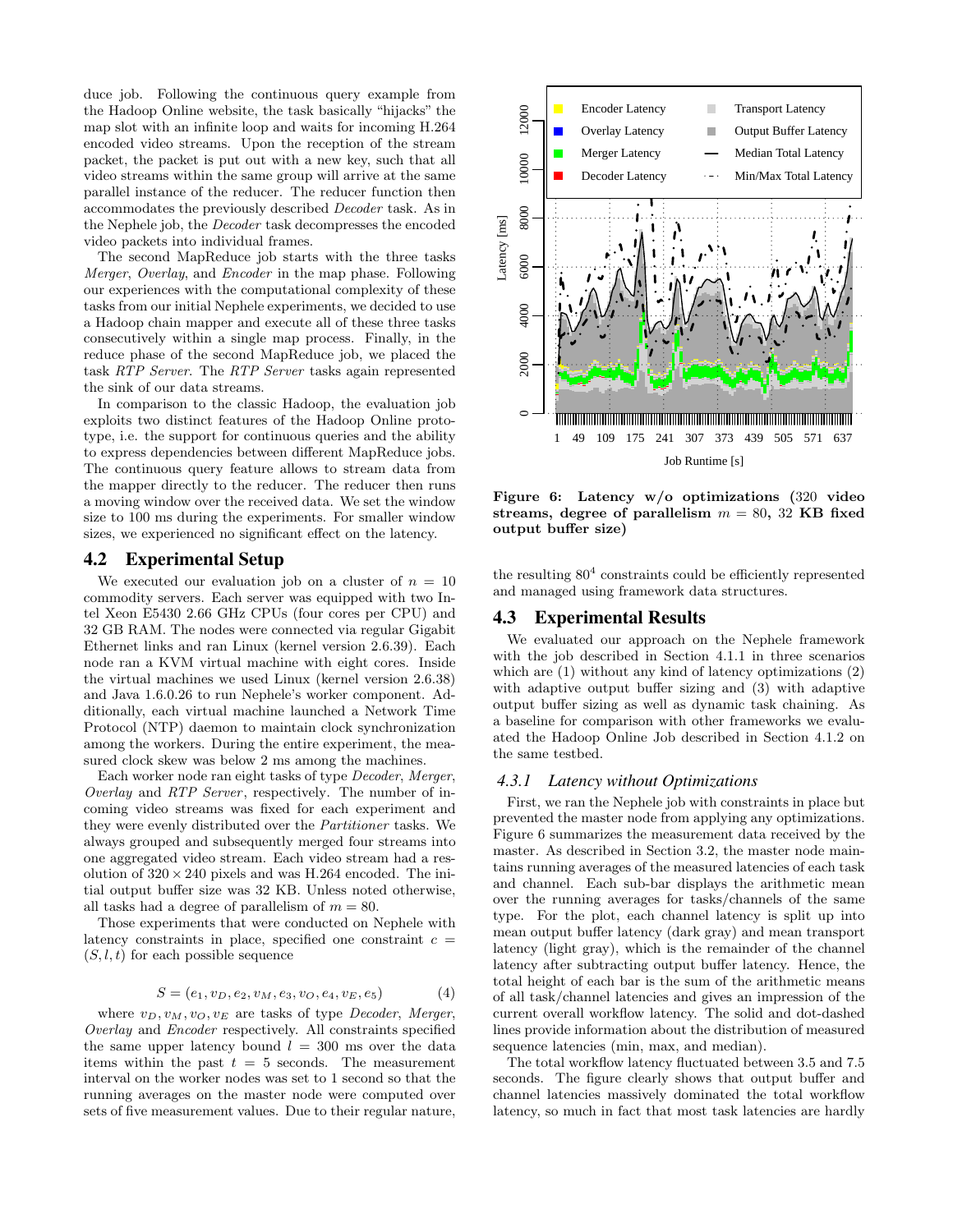

Figure 7: Latency with adaptive buffer sizing (320 video streams, degree of parallelism  $m = 80$ , 32 KB initial output buffer size)

visible at all. The main reason for this is the output buffer size of 32 KB which was too large for the compressed video stream packets between Partitioner and Decoder tasks, as well as *Encoder* and *RTP Server* tasks. These buffers sometimes took longer than 1 second to be filled and when they were placed into the input queue of a Decoder they would take a while to processed. The situation was even worse between the Encoder and RTP Server tasks as the number of streams had been reduced by four and thus it took even longer to fill a 32 KB buffer. Between the Decoder and Encoder tasks the channel latencies were much lower since the initial buffer size was a better fit for the decompressed images.

Another consequence of the buffer size were large variations in total workflow latency that stemmed from the fact that task threads such as the Decoder could not fully utilize their CPU time because they fluctuated between idling due to input starvation and full CPU utilization once a buffer had arrived.

The anomalous task latency of the Merger task stemmed from the way we measure task latencies and limitations of our frame merging implementation. Frames that needed to be grouped always arrived in different buffers. With large buffers arriving at a slow rate the Merger task did not always have images from all grouped streams available and would not produce any merged frames. This caused the framework to measure high task latencies (see Section 3.1.1).

#### *4.3.2 Latency with Adaptive Output Buffer Sizing*

Figure 7 shows the results when using only adaptive buffer sizing to meet latency constraints. The structure of the plot is identical to Figure 6 which is described in Section 4.3.1.

Our approach to adaptive buffer sizing quickly reduced



Figure 8: Latency with adaptive buffer sizing and task chaining (320 video streams, degree of parallelism  $m = 80$ , 32 KB initial output buffer size)

the buffer sizes on the channels between Partitioner and Decoder tasks, as well as Encoder and RTP server tasks. The effect of this is clearly visible in the diagram, with an initial workflow latency of 4 seconds that is reduced to 400 ms on average and 500 ms in the worst case. The latency constraint of 300 ms has not been met, however we attained a latency improvement of one order of magnitude compared to the unoptimized Nephele job.

The convergence phase at the beginning of the job during which buffer sizes were decreased took approx. 4 minutes. There are several reasons for this phenomenon. First, as the master node started with output buffers whose lifetime was often larger than the measurement interval there often was not enough measurement data for the master to act upon during this phase. In this case it waited until enough measurement data were available before checking for constraint violations. Second, after each output buffer size change the master node waits until all old measurements for the respective channel have been flushed out before revisiting the violated constraint, which took at least 5 seconds each time.

## *4.3.3 Latency with Adaptive Output Buffer Sizing and Task Chaining*

Figure 8 shows the results when using adaptive buffer sizing and dynamic task chaining. The latency constraints were identical to those in Section 4.3.2 and the structure of the plot is again identical to Figure 6.

Our task chaining approach chose to chain the Decoder, Merger, Overlay and Encoder tasks because the sum of their CPU utilizations did not fully saturate one CPU core.

After the initial calibration phase, the total workflow latency stabilized at an average of around 240 ms and a maximum of approx. 300 ms. This finally met all defined latency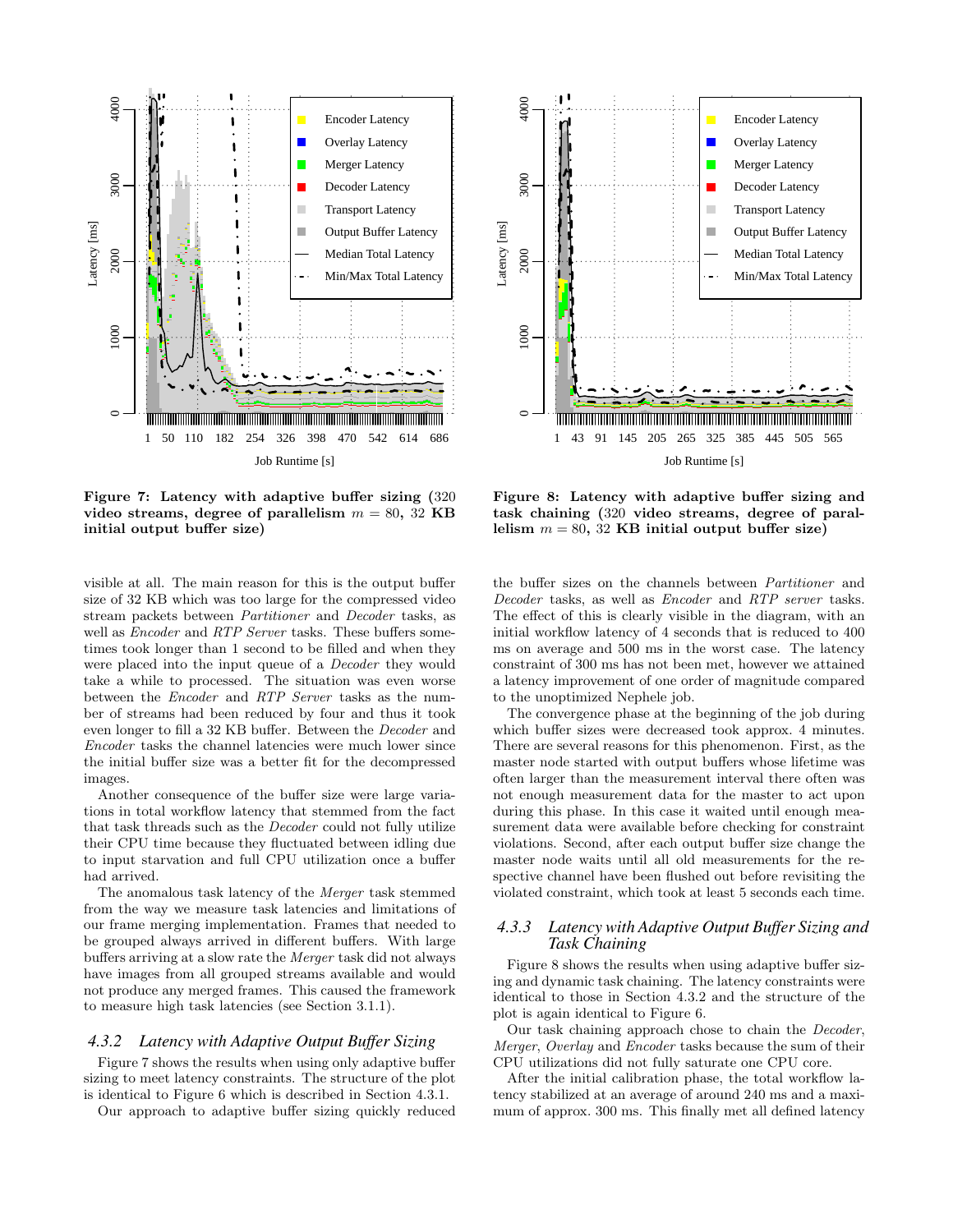

Figure 9: Latency in Hadoop Online (80 video streams, degree of parallelism  $m = 10$ , 100 ms window size)

constraints, which caused the optimizer to not trigger any further actions. In our case this constituted another 40% improvement in latency compared to not using task chaining and an improvement by a factor of at least 15 compared to the unoptimized Nephele job.

#### *4.3.4 Latency in Hadoop Online*

Figure 9 shows a bar plot of the task and channel latencies obtained from the experiments with the Hadoop Online prototype. The plot's structure is again identical to Figure 6, however the output buffer latency has been omitted as these measurements are not offered by Hadoop Online.

Similar to the unoptimized Nephele job, the overall processing latency of Hadoop Online was clearly dominated by the channel latencies. Except for the tasks in the chain mapper, each data item experienced an average latency of about one second when being passed on from one task to the next.

Due to limitations in our setup and Hadoop Online we could only deploy one processing pipeline per host. Therefore, we had to reduce the degree of parallelism for the experiment to  $m = 10$  and could only process 80 incoming video streams concurrently. A positive effect of this reduction is a significantly lower task latency of the Merger task because, with fewer streams, the task had to wait less often for an entire frame group to be completed.

Apart from the size of the window reducer, we also varied the number of worker nodes  $n$  in the range of 2 to 10 as a side experiment. However, we did not observe a significant effect on the channel latency either.

# 5. RELATED WORK

Over the past decade stream processing has been the subject of vivid research. In terms of scalability, the existing approaches essentially fall into three categories: Centralized, distributed, and massively-parallel stream processors.

Several centralized systems for stream processing have been proposed, such as Aurora [2] and STREAM [5, 15]. Aurora is a DBMS for continuous queries that are constructed by connecting a set of predefined operators to a DAG. The stream processing engine schedules the execution of the operators and uses load shedding, i.e. dropping intermediate tuples to meet QoS goals. At the end points of the graph, user-defined QoS functions are used to specify the desired latency and which tuples can be dropped. STREAM presents additional strategies for applying loadshedding, such as probabilistic exclusion of tuples. While these systems have useful properties such as respecting latency requirements, they run on a single host and do not scale well with rising data rates and numbers of data sources.

Later systems such as Aurora\*/Medusa [10] support distributed processing of data streams. An Aurora\* system is a set of Aurora nodes that cooperate via an overlay network within the same administrative domain. In Aurora\* the nodes can freely relocate load by decentralized, pairwise exchange of Aurora stream operators. Medusa integrates many participants such as several sites running Aurora\* systems from different administrative domains into a single federated system. Borealis [1] extends Aurora\*/Medusa and introduces, amongst other features, a refined QoS optimization model where the effects of load shedding on QoS can be computed at every point in the data flow. This enables the optimizer to find better strategies for load shedding.

The third category of possible stream processing systems is constituted by massively-parallel data processing systems. In contrast to the previous two categories, these systems have been designed to run on hundreds or even thousands of compute nodes in the first place and to efficiently transfer large data volumes between them. Traditionally, those systems have been used to process finite blocks of data stored on distributed file systems. However, many of the newer systems like Dryad [14], Hyracks [8], CIEL [16], or our Nephele framework [18] allow to assemble complex parallel data flow graphs and to construct pipelines between the individual parts of the flow. Therefore, these parallel data flow systems in general are also suitable for streaming applications. Recently, there have also been efforts to extend MapReduce by streaming capabilities [9, 11]. However, the general focus of these systems has still been high-throughput batch-job execution and QoS aspects have not been considered so far.

The systems  $S4$  [17] and  $Storm<sup>6</sup>$  can also be classified as massively-parallel data processing systems, however, they stand out from the other systems as they have been designed for low-latency stream processing from the outset. These systems do not necessarily follow the design principles explain in Section 2.1. For example, Twitter Storm does not use intermediate queues to pass data items from one task to the other. Instead, data items are passed directly between tasks using batch messages on the network level to achieve a good balance between latency and throughput.

None of the systems from the third category has so far offered the capability to express high-level QoS goals as part of the job description and let the system optimize towards these goals independently, as it was common for previous systems from category one and two.

 $^6$ https://github.com/nathanmarz/storm